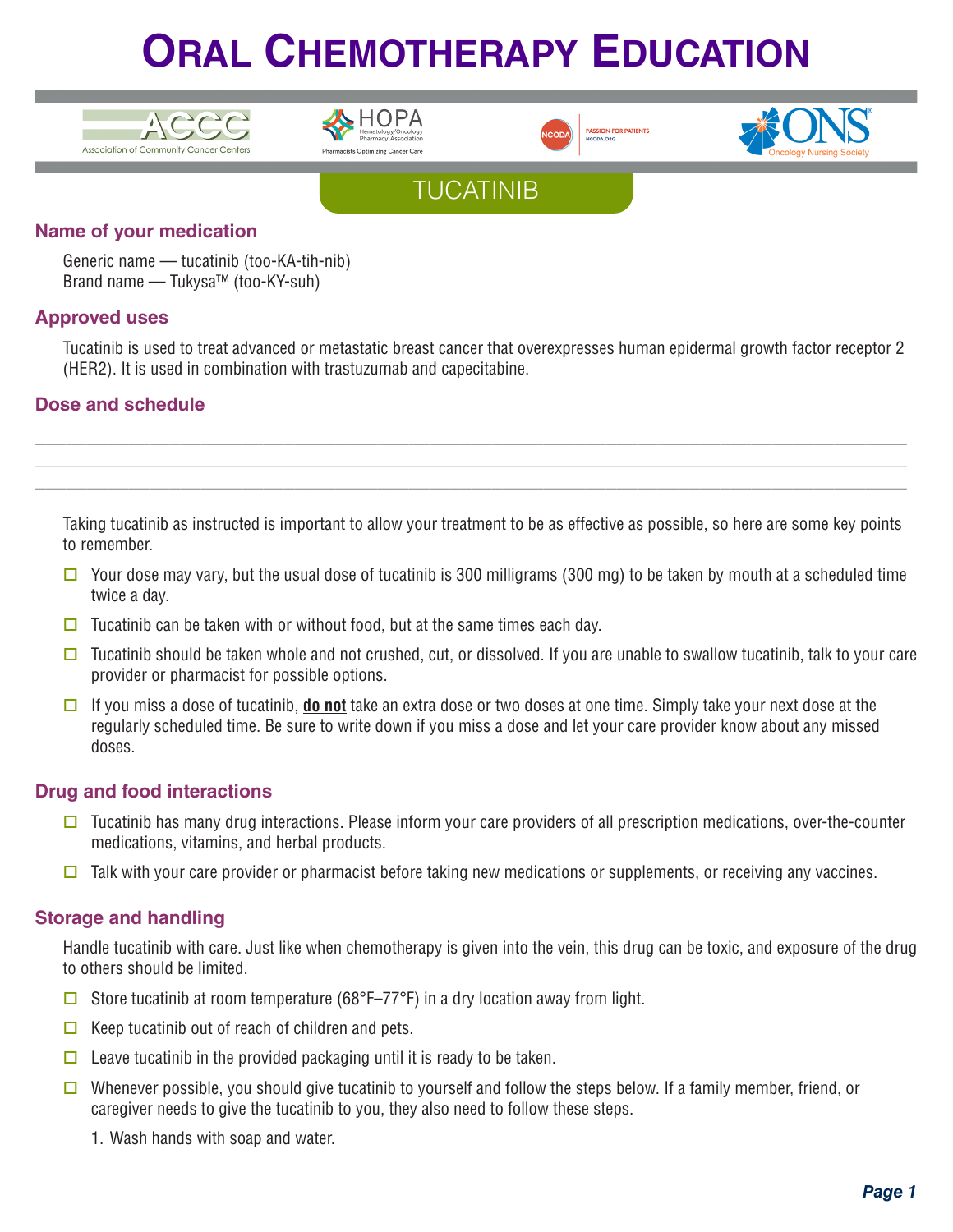







## **TUCATINIB**

- 2. Put on gloves to avoid touching the medication. (Gloves are not necessary if you give the drug to yourself.)
- 3. Gently transfer the tucatinib from its package to a small medicine or other disposable cup.
- 4. Administer the medicine immediately by mouth with water.
- 5. Remove gloves and do not use them for anything else.
- 6. Throw gloves and medicine cup in household trash.
- 7. Wash hands with soap and water.
- $\Box$  A daily pill box or pill reminder **is not** recommended to be used with tucatinib.
- □ If you have any unused tucatinib, **do not** throw it in the trash and **do not** flush it down the sink or toilet. Talk to your care provider or pharmacist about proper disposal of tucatinib.
- $\Box$  If you are traveling, put your tucatinib's packaging in a separate sealed plastic bag. Ask your pharmacist if any additional travel precautions are needed.

## **Side Effects of Tucatinib**

Below are common side effects that have been known to happen in about one-third or more of patients taking tucatinib; these are listed on the left side of this table. You **MAY NOT** experience these side effects. Options to help manage any side effects that do occur are included on the right side of this table. These should be discussed with your care provider. If you experience any side effect you cannot manage or that is not listed here, contact your care provider.

| <b>Possible Side Effect</b>                           | <b>Management</b>                                                                                                                                                                                                                                                                                                                                                                                                                                                                                                                                                                                                  |
|-------------------------------------------------------|--------------------------------------------------------------------------------------------------------------------------------------------------------------------------------------------------------------------------------------------------------------------------------------------------------------------------------------------------------------------------------------------------------------------------------------------------------------------------------------------------------------------------------------------------------------------------------------------------------------------|
| Diarrhea (loose and/<br>or urgent bowel<br>movements) | Monitor how many bowel movements you have each day.<br>Drink 8-10 glasses of water or fluid each day unless your care provider has instructed you to<br>limit your fluid intake.<br>• Eat small, frequent meals throughout the day rather than a few large meals.<br>Eat bland, low-fiber foods, such as bananas, applesauce, potatoes, chicken, rice, and toast.<br>Avoid high-fiber foods, such as raw vegetables, raw fruits, and whole grains.<br>Avoid foods that cause gas, such as broccoli and beans.<br>Avoid lactose-containing foods, such as yogurt and milk.<br>Avoid spicy, fried, and greasy foods. |
|                                                       | Contact your provider if either of the following occurs:<br>• The number of bowel movements you have in a day increases by 4 or more.<br>You feel dizzy or lightheaded.                                                                                                                                                                                                                                                                                                                                                                                                                                            |
|                                                       | Your care provider may recommend an over-the-counter medication called loperamide (Imodium <sup>®</sup> )<br>to help with your diarrhea, but talk to your care provider before starting this medication.                                                                                                                                                                                                                                                                                                                                                                                                           |
|                                                       | Continued on the next page                                                                                                                                                                                                                                                                                                                                                                                                                                                                                                                                                                                         |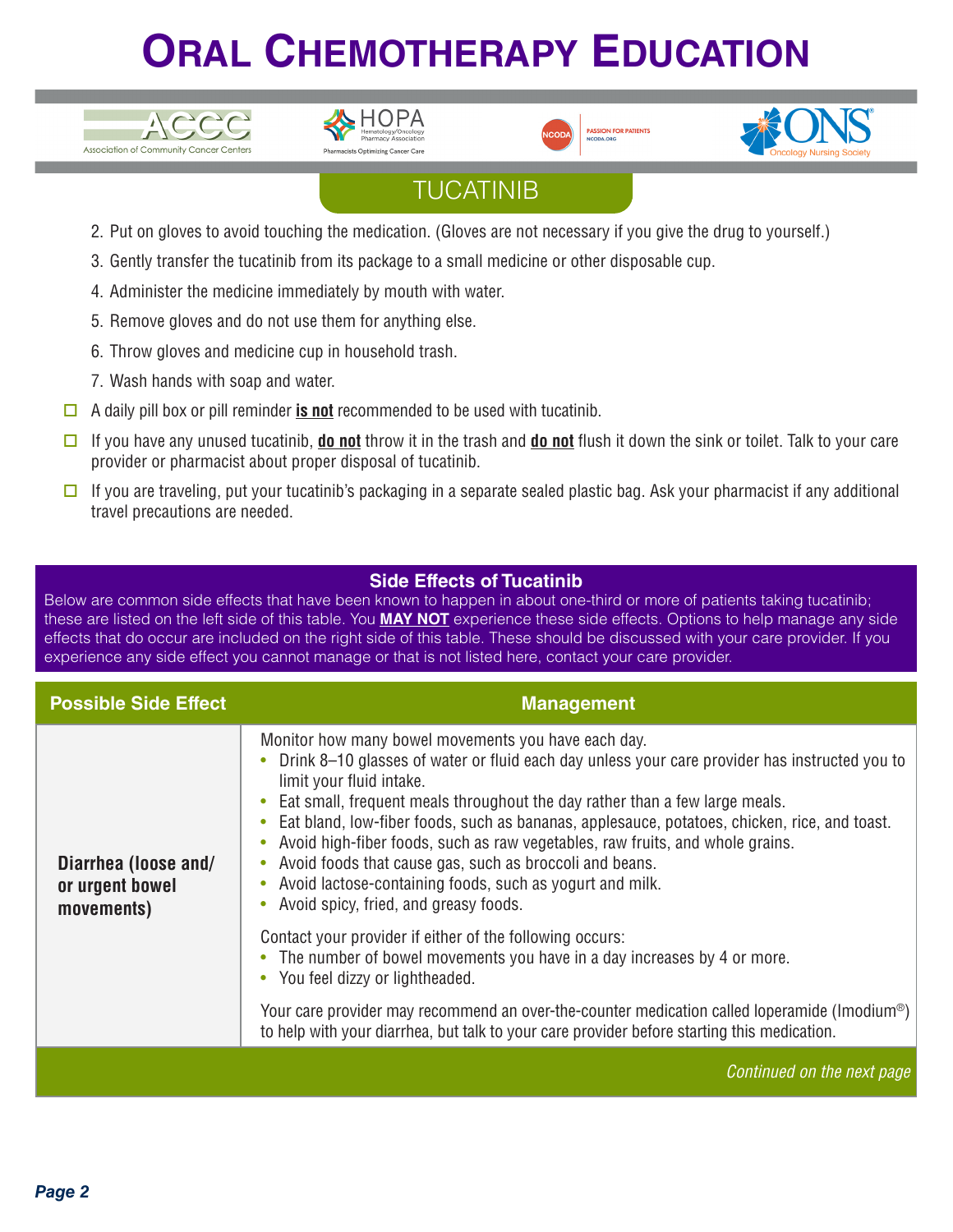







## **TUCATINIB**

| <b>Possible Side Effect</b>                                                                                                                                          | <b>Management</b>                                                                                                                                                                                                                                                                                                                                                                                                                                                                                                                                                                                                                                                                                                                                                                                                              |
|----------------------------------------------------------------------------------------------------------------------------------------------------------------------|--------------------------------------------------------------------------------------------------------------------------------------------------------------------------------------------------------------------------------------------------------------------------------------------------------------------------------------------------------------------------------------------------------------------------------------------------------------------------------------------------------------------------------------------------------------------------------------------------------------------------------------------------------------------------------------------------------------------------------------------------------------------------------------------------------------------------------|
| Pain or discomfort on<br>hands and/or feet                                                                                                                           | Hand-foot skin reaction (HFSR) is a skin reaction that appears on the palms of the hands and<br>the soles of the feet. It can appear as a rash, calluses, peeling skin, and increased sensitivity<br>to heat, or a "pins and needles" sensation. Let your care provider know right away if you<br>experience this side effect.<br>To prevent HFSR, you can do the following:<br>Keep hands and feet moisturized with a non-fragranced moisturizing cream.<br>Urea 10% or 20% cream may be helpful.<br>Avoid exposure to hot water on the hands and feet in showers or baths that may dry out the<br>۰<br>skin, as well as doing dishes.<br>Avoid tight shoes or socks.<br>$\bullet$<br>Avoid excess rubbing on hands and feet unless putting on lotion.<br>$\bullet$<br>Wear gloves when working with your hands.<br>$\bullet$ |
| <b>Nausea or vomiting</b>                                                                                                                                            | Eat and drink slowly.<br>$\bullet$<br>Drink 8-10 glasses of water or fluid each day unless your care provider has instructed you<br>$\bullet$<br>to limit your fluid intake.<br>Eat small, frequent meals throughout the day rather than a few large meals.<br>$\bullet$<br>Eat bland foods; avoid spicy, fried, and greasy foods.<br>$\bullet$<br>Avoid vigorous exercise immediately after eating.<br>۰<br>Don't lie down immediately after eating.<br>$\bullet$<br>Avoid strong odors.<br>۰<br>Let your provider know if you experience nausea or vomiting.<br>Your provider may prescribe medication to help with the nausea or vomiting.                                                                                                                                                                                  |
| <b>Changes in</b><br>electrolytes and other<br>laboratory values<br>• Low phosphate levels  <br>Low magnesium<br>levels<br>Low potassium levels<br>Low sodium levels | Changes in some laboratory values may occur and will be monitored by a simple blood test.<br>You may not feel any symptoms if the changes are mild, and they usually are not a sign of a<br>serious problem.<br>More severe changes may occur, which can be a sign of a serious problem.<br>$\bullet$<br>Notify your care provider if you have any of the following:<br>• Shortness of breath<br>Chest discomfort<br>$\bullet$<br>Weakness or fatigue<br>New aches and pains<br>Headaches<br>$\bullet$<br><b>Dizziness</b><br>$\bullet$<br>Swelling of your legs or feet<br>$\bullet$<br>Red- or brown-colored urine<br>۰                                                                                                                                                                                                      |
|                                                                                                                                                                      | Continued on the next page                                                                                                                                                                                                                                                                                                                                                                                                                                                                                                                                                                                                                                                                                                                                                                                                     |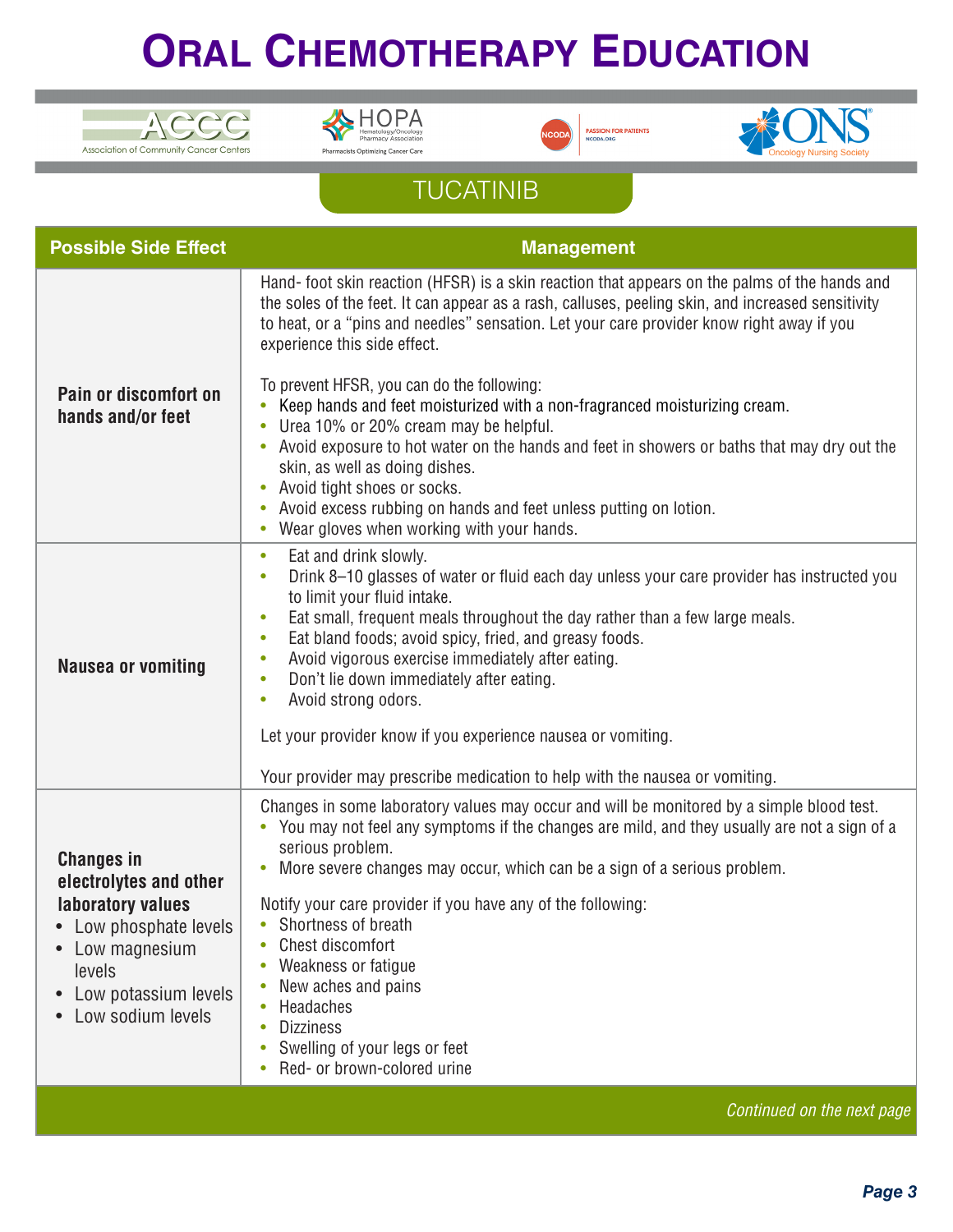







## **TUCATINIB**

| <b>Possible Side Effect</b>                                                                           | <b>Management</b>                                                                                                                                                                                                                                                                                                                                                                                                                                                                                                                                                                                                                                          |
|-------------------------------------------------------------------------------------------------------|------------------------------------------------------------------------------------------------------------------------------------------------------------------------------------------------------------------------------------------------------------------------------------------------------------------------------------------------------------------------------------------------------------------------------------------------------------------------------------------------------------------------------------------------------------------------------------------------------------------------------------------------------------|
| <b>Mouth irritation or</b><br>sores                                                                   | Practice good mouth care.<br>Rinse your mouth frequently.<br>$\bullet$<br>Brush your teeth with a soft toothbrush or cotton swab after meals.<br>Use a mild non-alcohol mouth rinse at least 4 times a day (after eating and at bedtime). One<br>example is a mixture of 1/8 teaspoon of salt and 1/4 teaspoon of baking soda in 8 ounces of<br>warm (not hot) water.<br>If you have sores in your mouth, avoid using tobacco products, alcohol, and mouthwashes<br>$\bullet$<br>that contain alcohol.<br>Call your care provider if you experience pain or sores in your mouth or throat.                                                                 |
| <b>Changes in kidney</b><br>function                                                                  | Your kidney (renal) function will be checked periodically by a simple blood test. Contact your<br>care provider if you notice any of the following:<br>Decreased amount of urination<br>$\bullet$<br>Unusual swelling in your legs and feet<br>۰                                                                                                                                                                                                                                                                                                                                                                                                           |
| <b>Decreased</b><br>hemoglobin, the part<br>of the red blood cells<br>that carries iron and<br>oxygen | Your hemoglobin should be monitored by a simple blood test. When your hemoglobin is low,<br>you may notice that you get tired or fatigued more easily.<br>Try to get 7-8 hours of sleep per night.<br>Avoid operating heavy machinery if you feel too tired.<br>$\bullet$<br>Find a balance between work and rest.<br>$\bullet$<br>Stay as active as possible, but know that it is okay to rest as needed.<br>۰<br>You might notice that you are more pale than usual.<br>$\bullet$<br>Let your care provider know right away if you experience any of the following:<br>Shortness of breath<br>$\bullet$<br><b>Dizziness</b><br>$\bullet$<br>Palpitations |

## **Serious side effects**

 $\square$  Tucatinib may be harmful to your liver. Seek medical attention if you notice yellowing of the skin or whites of your eyes, dark or brown urine, bleeding, or bruising.

If you experience ANY uncontrolled side effect, call your physician or healthcare center immediately:

\_\_\_\_\_\_\_\_\_\_\_\_\_\_\_\_\_\_\_\_\_\_\_\_\_\_\_\_\_\_\_\_\_\_\_\_\_\_\_\_\_\_\_\_\_\_\_\_\_\_\_\_\_\_\_\_\_\_\_\_\_\_\_\_\_\_\_ **(INSTITUTIONAL CONTACT INFO)**

### **Handling body fluids and waste**

Since tucatinib remains in your body for several days after it is taken, some of the drug may be present in urine, stool, sweat, or vomit. Once you have started to take tucatinib, it is important to adhere to the following instructions every day for as long as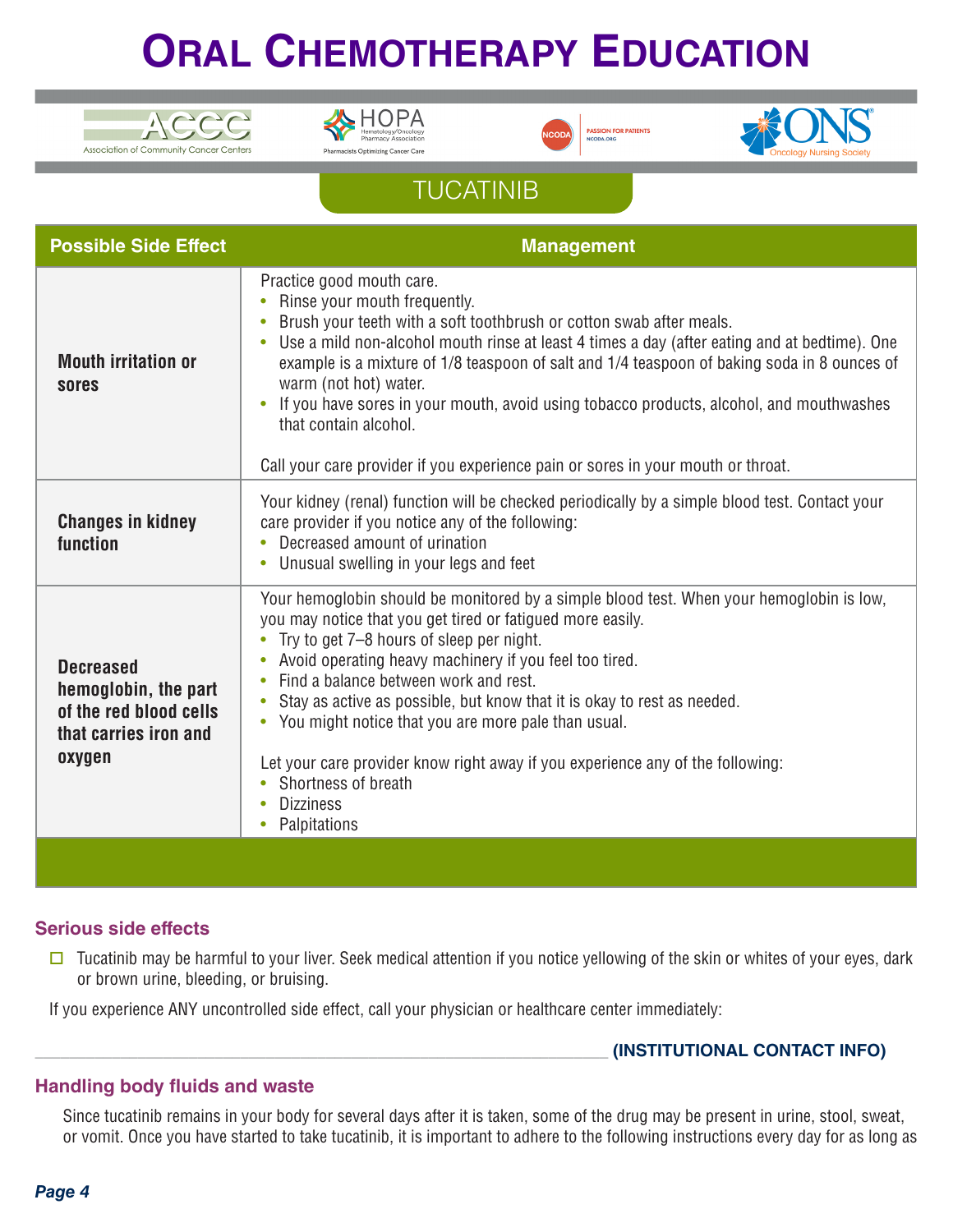







## **TUCATINIB**

your treatment lasts. This is to keep yourself, loved ones, and the environment as safe as possible.

- $\Box$  Pregnant women should avoid touching anything that may be soiled with body fluids from the patient.
- $\Box$  Toilet and septic systems
	- You may use the same toilet, septic tank, and/or sewer that you usually use. If you have a low-flow toilet, close the lid and flush twice to ensure that all waste has been discarded.
	- If the toilet or toilet seat becomes soiled with urine, stool, or vomit, clean the surfaces before other people use the toilet.
	- Wash hands with soap and water after using the toilet.
- $\Box$  If you need a bedpan, be sure your caregiver knows to wear gloves to assist with cleanup and to wash the bedpan with soap and water every day.
- $\Box$  If you do not have good control of bladder or bowels, use a disposable pad with a plastic back, a diaper, or a sheet to absorb body waste.
- $\Box$  Wash any skin that has been exposed to body waste or tucatinib with soap and water.
- $\Box$  Linens or clothing that are soiled with body fluids or body waste should be washed separately from other linens and clothing. If you do not have a washer, place the soiled linens in a plastic bag until they can be washed.
- Wash hands with soap and water after touching linens or clothing that may be soiled with body fluids.

### **Pregnancy, sexual activity, and contraception**

- Women should not become pregnant and men should not get a partner pregnant while taking tucatinib. Men and women of childbearing age and potential should use effective contraception during therapy and for a minimum of 1 week after the last dose of tucatinib.
- $\Box$  Effective contraception could include 1 or more of the following: oral contraceptive, barrier methods, etc.
- $\Box$  Do not breastfeed while taking tucatinib and for 1 week after the last dose of tucatinib.
- $\Box$  Please inform your care provider if you become pregnant.
- It is safe to hug and kiss. Special precautions may be needed for sexual activity while on oral chemotherapy, and you are encouraged to ask your care provider.

### **Obtaining medication**

 $\Box$  Talk with your care provider about the process for obtaining your tucatinib.

### \_\_\_\_\_\_\_\_\_\_\_\_\_\_\_\_\_\_\_\_\_\_\_\_\_\_\_\_\_\_\_\_\_\_\_\_\_\_\_\_\_ **(PHARMACY OR SPECIALTY PHARMACY CONTACT INFO)**

#### **Additional resources**

**Product website:** https://www.tukysa.com **Product prescribing information:** https://seagendocs.com/TUKYSA\_Full\_Ltr\_Master.pdf **Product resources:** https://seagendocs.com/TUKYSA-Patient-FAQ.pdf

*Updated – May 23, 2022*